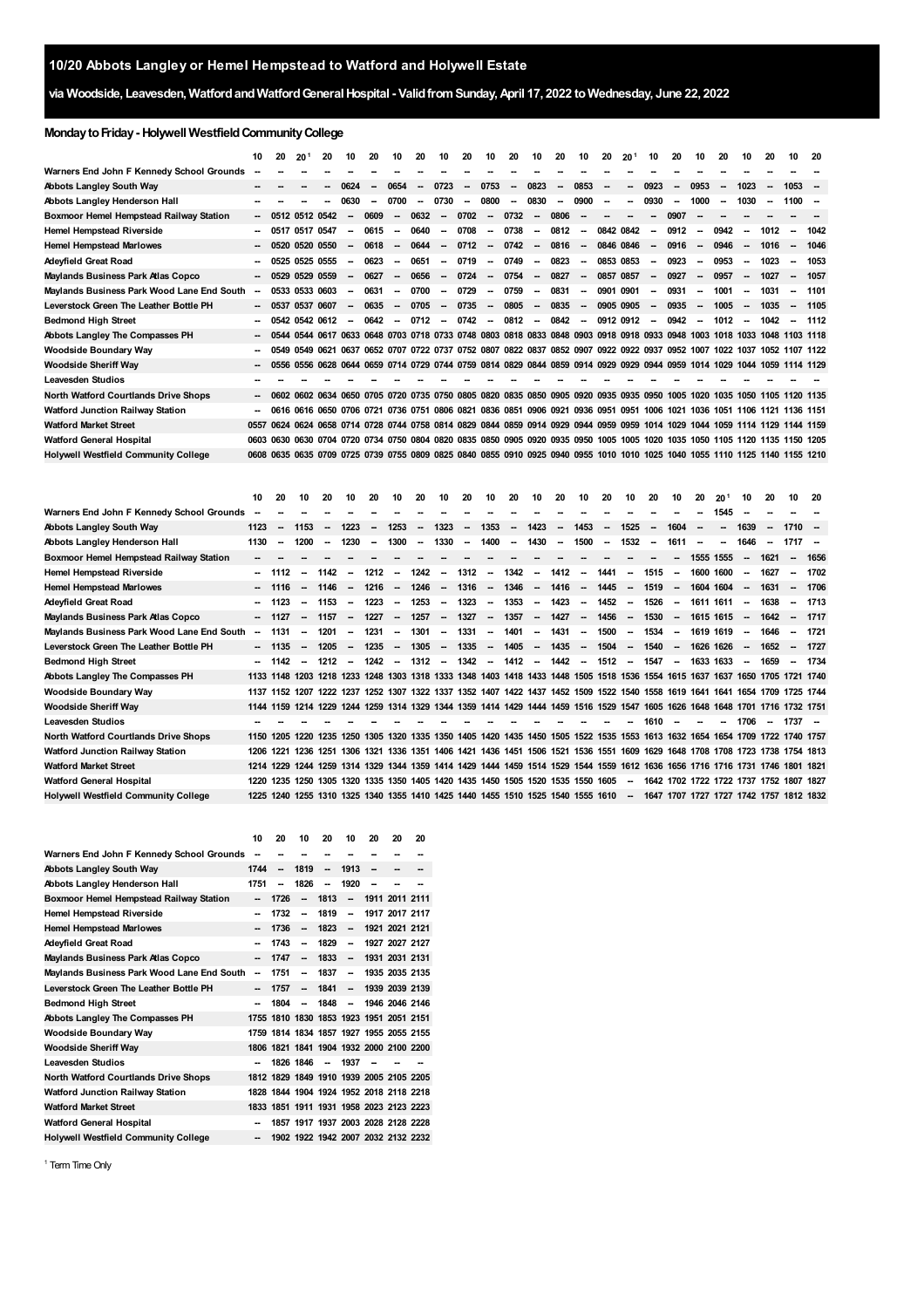## **MondaytoFriday- Warners EndJohnFKennedySchoolGrounds**

|                                                      | 20        | 20        | 10                       | 20                       | 20 | 20 <sup>1</sup>                                             | 10                       | 20     | 10                       | 20     | 10                       | 20     |       | 10                       | 20 | 10                       | 20 |              | 20                       | 20                       | 10                       | 20        | 20 <sup>1</sup>                    | 10                       | 20   |
|------------------------------------------------------|-----------|-----------|--------------------------|--------------------------|----|-------------------------------------------------------------|--------------------------|--------|--------------------------|--------|--------------------------|--------|-------|--------------------------|----|--------------------------|----|--------------|--------------------------|--------------------------|--------------------------|-----------|------------------------------------|--------------------------|------|
| <b>Holywell Westfield Community College</b>          |           |           |                          |                          |    | 0609 0637 0637 0710 0726 0740 0756 0810 0826                |                          |        |                          |        |                          |        |       | 41                       | 56 | 11                       | 26 |              | 1311                     |                          |                          |           | 1326 1341 1356 1356 1411 1426      |                          |      |
| <b>Holywell Moor View</b>                            |           |           |                          |                          |    | 0616 0644 0644 0717 0733 0747 0803 0817 0833                |                          |        |                          |        |                          |        |       | 48                       | 03 | 18                       | 33 |              | 1318                     |                          |                          |           | 1333 1348 1403 1403 1418 1433      |                          |      |
| <b>Holywell Explorer Drive</b>                       |           |           |                          |                          |    | 0619 0647 0647 0720 0736 0750 0806 0820 0836                |                          |        |                          |        |                          |        |       | 51                       | 06 | 21                       | 36 |              |                          |                          |                          |           | 1321 1336 1351 1406 1406 1421 1436 |                          |      |
| <b>Watford General Hospital</b>                      | --        |           |                          |                          |    | 0624 0652 0652 0725 0741 0755 0811 0825 0841                |                          |        |                          |        |                          |        |       | 56                       | 11 | 26                       | 41 |              |                          |                          |                          |           | 1326 1341 1356 1411 1411 1426 1441 |                          |      |
| <b>Watford High Street</b>                           |           |           |                          |                          |    | 0539 0606 0619 0634 0702 0702 0735 0751 0805 0821 0835 0851 |                          |        |                          |        |                          |        |       | 06                       | 21 | 36                       | 51 |              |                          |                          |                          |           | 1336 1351 1406 1421 1421 1436 1451 |                          |      |
| <b>Watford Clarendon Road</b>                        |           |           |                          |                          |    | 0541 0608 0621 0638 0706 0706 0739 0755 0809 0825 0839 0855 |                          |        |                          |        |                          |        |       | 10                       | 25 | 40                       | 55 |              |                          |                          |                          |           | 1340 1355 1410 1425 1425 1440 1455 |                          |      |
| Watford Junction Railway Station                     |           |           |                          |                          |    | 0548 0615 0625 0644 0713 0713 0746 0802 0816 0832 0846 0902 |                          |        |                          |        |                          |        |       | 17                       | 32 | 47                       | 02 |              | 1347                     |                          |                          |           | 1402 1417 1432 1432 1447 1502      |                          |      |
| <b>North Watford Courtlands Drive Shops</b>          |           |           |                          |                          |    | 0556 0623 0633 0653 0722 0722 0755 0811 0825 0841 0855 0911 |                          |        |                          |        |                          |        |       | 26                       | 41 | 56                       | 11 |              |                          |                          |                          |           | 1356 1411 1426 1441 1441 1456 1511 |                          |      |
| <b>Leavesden Studios</b>                             |           |           |                          |                          |    | 0656 0725 0725 0758                                         |                          | $\sim$ | 0828                     | $\sim$ | 0858                     | --     |       |                          |    |                          |    |              |                          |                          |                          |           |                                    |                          |      |
| <b>Woodside Sheriff Way</b>                          | 0601      |           |                          |                          |    | 0628 0638 0659 0728 0728 0801 0816 0831 0846 0901 0916      |                          |        |                          |        |                          |        |       | 31                       | 46 | 01                       | 16 |              | 1401                     |                          |                          |           | 1416 1431 1446 1446 1501 1516      |                          |      |
| <b>Woodside Boundary Way</b>                         |           |           |                          |                          |    | 0604 0631 0641 0704 0733 0733 0806 0821 0836 0851 0906 0921 |                          |        |                          |        |                          |        | Then  | 36                       | 51 | 06                       | 21 | past         |                          |                          |                          |           | 1406 1421 1436 1451 1451 1506 1521 |                          |      |
| Abbots Langley The Compasses PH                      |           |           |                          |                          |    | 0607 0634 0644 0708 0739 0739 0809 0825 0840 0855 0910 0925 |                          |        |                          |        |                          |        | these | 40                       | 55 | 10                       | 25 | each<br>hour |                          |                          |                          |           | 1410 1425 1440 1455 1455 1510 1525 |                          |      |
| Abbots Langley Henderson Hall                        | $\sim$    |           | 0647                     | $\sim$                   |    |                                                             | 0812                     | $\sim$ | 0842                     | $\sim$ | 0912                     | $\sim$ | mins  | 42                       |    | 12                       |    | until        | 1412                     | $\sim$                   | 1442                     | $\sim$    | --                                 | $1513 -$                 |      |
| <b>Abbots Langley South Way</b>                      |           |           | 0651                     | $\overline{\phantom{a}}$ |    | -                                                           | 0818                     | $\sim$ | 0848                     | $\sim$ | 0918                     | --     |       | 48                       | -- | 18                       |    |              | 1418                     | $\overline{\phantom{a}}$ | 1448                     | $\sim$    | $\overline{\phantom{a}}$           | $1520 -$                 |      |
| <b>Bedmond High Street</b>                           | 0610 0637 |           |                          |                          |    | 0712 0743 0743                                              | $\overline{\phantom{a}}$ | 0830   | $\sim$                   | 0900   | $\overline{\phantom{a}}$ | 0930   |       | -                        | 00 |                          | 30 |              | -                        | 1430                     | $\sim$                   | 1501      | 1501                               | $\overline{\phantom{a}}$ | 1531 |
| Leverstock Green The Leather Bottle PH               |           | 0616 0643 | $\overline{\phantom{a}}$ |                          |    | 0720 0751 0751                                              | $\overline{\phantom{a}}$ | 0838   | $\sim$                   | 0908   | $\overline{\phantom{a}}$ | 0938   |       | $\overline{\phantom{a}}$ | 08 | $\overline{\phantom{a}}$ | 38 |              | ۰.                       | 1438                     | $\sim$                   | 1509 1509 |                                    | $\overline{\phantom{a}}$ | 1539 |
| Maylands Business Park Wood Lane End South 0619 0646 |           |           | $\overline{\phantom{a}}$ |                          |    | 0724 0757 0757                                              | $\sim$                   | 0842   | $\overline{\phantom{a}}$ | 0912   |                          | 0942   |       | -                        | 12 |                          | 42 |              | --                       | 1442                     | $\sim$                   | 1513 1513 |                                    | $\overline{\phantom{a}}$ | 1543 |
| Maylands Business Park Atlas Copco                   |           | 0621 0649 | $\sim$                   |                          |    | 0727 0800 0800                                              | $\overline{\phantom{a}}$ | 0845   | $\sim$                   | 0915   | $\sim$                   | 0945   |       | $\overline{\phantom{a}}$ | 15 |                          | 45 |              | ۰.                       | 1445                     | $\sim$                   | 1516 1516 |                                    | $\overline{\phantom{a}}$ | 1546 |
| Adeyfield Great Road                                 |           | 0625 0653 | $\overline{\phantom{a}}$ |                          |    | 0732 0807 0807                                              | $\sim$                   | 0850   | $\sim$                   | 0920   |                          | 0950   |       |                          | 20 |                          | 50 |              | --                       | 1450                     | $\sim$                   | 1521 1521 |                                    | --                       | 1551 |
| <b>Hemel Hempstead Marlowes</b>                      |           | 0630 0659 | $\overline{\phantom{a}}$ |                          |    | 0739 0812 0812                                              | $\overline{\phantom{a}}$ | 0855   | -                        | 0925   | -                        | 0955   |       | $\overline{\phantom{a}}$ | 25 | $\overline{\phantom{a}}$ | 55 |              | $\overline{\phantom{a}}$ | 1455                     | $\overline{\phantom{a}}$ | 1526 1526 |                                    | $\overline{\phantom{a}}$ | 1556 |
| <b>Hemel Hempstead Riverside</b>                     |           | 0632 0702 |                          |                          |    | 0742 0815 0815                                              | $\overline{\phantom{a}}$ | 0857   | -                        | 0927   | -                        | 0957   |       | $\sim$                   | 27 |                          | 57 |              | ⊷                        | 1457                     | $\sim$                   |           | 1528 1528                          | --                       | 1558 |
| Boxmoor Hemel Hempstead Railway Station              |           | 0636 0706 |                          | 0747                     |    | 0820 0820                                                   | $\sim$                   | 0902   | $\overline{\phantom{a}}$ |        |                          |        |       | $\overline{\phantom{a}}$ |    |                          |    |              |                          |                          |                          |           |                                    |                          | 1604 |
| Warners End John F Kennedy School Grounds            |           |           |                          |                          |    | 0830                                                        |                          |        |                          |        |                          |        |       |                          |    |                          |    |              |                          |                          |                          |           |                                    |                          |      |

|                                            | 10                       | 20                       | 10                       | 20                       | 10                       | 20                                                                                                                 | 10                       | 20                       | 10                       | 20     | 10                       | 10 <sup>1</sup>          | 20     | 10                       | 20                       | 10                       | 20                       | 10                       | 20                       | 10                       | 20              | 20 | 20 |
|--------------------------------------------|--------------------------|--------------------------|--------------------------|--------------------------|--------------------------|--------------------------------------------------------------------------------------------------------------------|--------------------------|--------------------------|--------------------------|--------|--------------------------|--------------------------|--------|--------------------------|--------------------------|--------------------------|--------------------------|--------------------------|--------------------------|--------------------------|-----------------|----|----|
| Holywell Westfield Community College       | 1441                     |                          |                          |                          |                          | 1456 1511 1526 1541 1556 1611 1627 1649 1708 1729 1729 1743 1758 1813 1833 1903 1923 1943 2009 2033 2133 2233      |                          |                          |                          |        |                          |                          |        |                          |                          |                          |                          |                          |                          |                          |                 |    |    |
| <b>Holywell Moor View</b>                  |                          |                          |                          |                          |                          | 1448 1503 1518 1533 1548 1603 1618 1634 1656 1715 1736 1736 1750 1805 1820 1839 1909 1929 1949 2014 2036 2136 2236 |                          |                          |                          |        |                          |                          |        |                          |                          |                          |                          |                          |                          |                          |                 |    |    |
| <b>Holywell Explorer Drive</b>             |                          |                          |                          |                          |                          | 1451 1506 1521 1536 1551 1606 1621 1637 1659 1718 1739 1739 1753 1808 1823 1841 1911 1931 1951 2016 2038 2138 2238 |                          |                          |                          |        |                          |                          |        |                          |                          |                          |                          |                          |                          |                          |                 |    |    |
| <b>Watford General Hospital</b>            |                          |                          |                          |                          |                          | 1456 1511 1526 1541 1556 1611 1626 1642 1704 1723 1744 1744 1758 1813 1828 1845 1915 1935 1955 2020 2042 2142 2242 |                          |                          |                          |        |                          |                          |        |                          |                          |                          |                          |                          |                          |                          |                 |    |    |
| <b>Watford High Street</b>                 | 1506                     | 1521                     |                          |                          |                          | 1536 1551 1606 1621 1636 1652 1714 1733 1754 1754 1808 1823 1838 1856 1925 1945 2005 2028 2050 2150 2250           |                          |                          |                          |        |                          |                          |        |                          |                          |                          |                          |                          |                          |                          |                 |    |    |
| Watford Clarendon Road                     |                          |                          |                          |                          |                          | 1510 1525 1540 1555 1610 1625 1640 1656 1718 1737 1758 1758 1812 1827 1842 1900 1929 1949 2009 2030 2052 2152 2252 |                          |                          |                          |        |                          |                          |        |                          |                          |                          |                          |                          |                          |                          |                 |    |    |
| Watford Junction Railway Station           |                          |                          |                          |                          |                          | 1517 1532 1547 1602 1617 1632 1647 1703 1725 1744 1805 1805 1819 1834 1849 1907 1936 1956 2014 2032 2058 2158 2258 |                          |                          |                          |        |                          |                          |        |                          |                          |                          |                          |                          |                          |                          |                 |    |    |
| North Watford Courtlands Drive Shops       | 1526                     |                          |                          |                          |                          | 1541 1556 1611 1626 1641 1656 1712 1734 1753 1814 1814 1828 1843 1858 1916 1944 2004 2021                          |                          |                          |                          |        |                          |                          |        |                          |                          |                          |                          |                          |                          |                          | $-210422042304$ |    |    |
| Leavesden Studios                          |                          |                          |                          |                          |                          |                                                                                                                    |                          |                          |                          |        |                          |                          |        |                          |                          |                          |                          |                          |                          |                          |                 |    |    |
| <b>Woodside Sheriff Way</b>                | 1531                     |                          |                          |                          |                          | 1546 1601 1616 1631 1646 1701 1717 1739 1758 1819 1819 1833 1848 1903 1921 1949 2009 2026                          |                          |                          |                          |        |                          |                          |        |                          |                          |                          |                          |                          |                          | $\sim$                   | 2108 2208 2308  |    |    |
| Woodside Boundary Way                      | 1536                     | 1551                     |                          |                          |                          | 1606 1621 1636 1651 1706 1722 1744 1803 1824 1824 1838 1853 1908 1926 1954 2014 2031                               |                          |                          |                          |        |                          |                          |        |                          |                          |                          |                          |                          |                          | $\overline{\phantom{a}}$ | 2112 2212 2312  |    |    |
| <b>Abbots Langley The Compasses PH</b>     | 1540                     |                          |                          |                          |                          | 1555 1610 1626 1641 1656 1711 1727 1748 1807 1828 1828 1842 1857 1912 1930 1958 2018 2035                          |                          |                          |                          |        |                          |                          |        |                          |                          |                          |                          |                          |                          | $\sim$                   | 2116 2216 2316  |    |    |
| Abbots Langley Henderson Hall              | 1543                     | $\overline{\phantom{a}}$ | 1613                     | $\sim$                   | 1643                     | $\sim$                                                                                                             | 1713                     | $\sim$                   | 1750                     | $\sim$ | 1830 1830                |                          | $\sim$ | 1859                     | $\sim$                   | 1932                     | $\overline{\phantom{a}}$ | 2020                     |                          |                          |                 |    |    |
| Abbots Langley South Way                   | 1550                     |                          | 1620                     | $\overline{\phantom{a}}$ | 1650                     | $\overline{\phantom{a}}$                                                                                           | 1719                     | $\overline{\phantom{a}}$ | 1756                     | $\sim$ | 1836 1836                |                          | $\sim$ | 1904                     | $\overline{\phantom{a}}$ | 1937                     | $\overline{\phantom{a}}$ | 2025                     | $\overline{\phantom{a}}$ |                          |                 |    |    |
| <b>Bedmond High Street</b>                 | $\overline{\phantom{a}}$ | 1602                     | $\overline{\phantom{a}}$ | 1633                     | $\sim$                   | 1702                                                                                                               | $\overline{\phantom{a}}$ | 1733                     | $\overline{\phantom{a}}$ | 1814   | $\overline{\phantom{a}}$ | $\sim$                   | 1848   | $\sim$                   | 1916                     | $\sim$                   | 2002                     | $\overline{\phantom{a}}$ | 2039                     | $\sim$                   | 2120 2220 2320  |    |    |
| Leverstock Green The Leather Bottle PH     | $\overline{\phantom{a}}$ | 1610                     | $\overline{\phantom{a}}$ | 1641                     | $\sim$                   | 1710                                                                                                               |                          | $-1741$                  | $\sim$                   | 1822   | $\overline{\phantom{a}}$ | $\overline{\phantom{a}}$ | 1854   | $\sim$                   | 1923                     | $\sim$                   | 2009                     | $\sim$                   | 2045                     | $\overline{\phantom{a}}$ | 2126 2226 2326  |    |    |
| Maylands Business Park Wood Lane End South | $\sim$                   | 1614                     | $\overline{\phantom{a}}$ | 1645                     | $\sim$                   | 1714                                                                                                               | $\sim$                   | 1745                     | $\sim$                   | 1826   | $\sim$                   | $\sim$                   | 1859   | $\sim$                   | 1926                     | $\sim$                   | 2012                     | $\sim$                   | 2048                     | $\sim$                   | 2129 2229 2329  |    |    |
| Maylands Business Park Atlas Copco         |                          | 1617                     | $\overline{\phantom{a}}$ | 1648                     | $\sim$                   | 1717                                                                                                               | $\sim$                   | 1748                     | $\sim$                   | 1830   | $\overline{\phantom{a}}$ | $\overline{\phantom{a}}$ | 1902   | $\overline{\phantom{a}}$ | 1929                     | $\sim$                   | 2015                     | $\sim$                   | 2050                     | $\sim$                   | 2131 2231 2331  |    |    |
| Adeyfield Great Road                       |                          | 1622                     | $\overline{\phantom{a}}$ | 1653                     | $\overline{\phantom{a}}$ | 1722                                                                                                               | $\overline{\phantom{a}}$ | 1753                     | $\sim$                   | 1834   | $\sim$                   | $\sim$                   | 1905   | $\sim$                   | 1933                     | $\sim$                   | 2019                     | $\sim$                   | 2054                     | $\overline{\phantom{a}}$ | 2135 2235 2335  |    |    |
| <b>Hemel Hempstead Marlowes</b>            | $\overline{\phantom{a}}$ | 1627                     | $\overline{\phantom{a}}$ | 1658                     | -                        | 1727                                                                                                               | $\overline{\phantom{a}}$ | 1758                     | $\overline{\phantom{a}}$ | 1839   | $\overline{\phantom{a}}$ | $\overline{\phantom{a}}$ | 1910   | $\overline{\phantom{a}}$ | 1938                     | $\overline{\phantom{a}}$ | 2024                     | $\overline{\phantom{a}}$ | 2059                     | $\overline{\phantom{a}}$ | 2140 2240 2340  |    |    |
| Hemel Hempstead Riverside                  | $\overline{\phantom{a}}$ | 1630                     | $\overline{\phantom{a}}$ | 1701                     | $\sim$                   | 1730                                                                                                               | $\overline{\phantom{a}}$ | 1801                     | $\overline{\phantom{a}}$ | 1841   | $\sim$                   | $\sim$                   | 1912   | $\sim$                   | 1940                     | $\sim$                   | 2026                     | $\sim$                   | 2101                     | $\overline{\phantom{a}}$ | 2142 2242 2342  |    |    |
| Boxmoor Hemel Hempstead Railway Station    | -                        | 1635                     | $\sim$                   | 1706                     | $\overline{\phantom{a}}$ | 1735                                                                                                               | $\overline{\phantom{a}}$ | 1806                     | $\overline{\phantom{a}}$ | 1846   | $\overline{\phantom{a}}$ | $\overline{\phantom{a}}$ | 1916   | $\overline{\phantom{a}}$ | 1944                     | $\sim$                   | 2030                     | $\overline{\phantom{a}}$ | 2105                     | $\sim$                   | 2146 2246 2346  |    |    |
| Warners End John F Kennedv School Grounds  | --                       |                          |                          |                          |                          |                                                                                                                    |                          |                          |                          |        |                          |                          |        |                          |                          |                          |                          |                          |                          |                          |                 |    |    |

<sup>1</sup> Term Time Only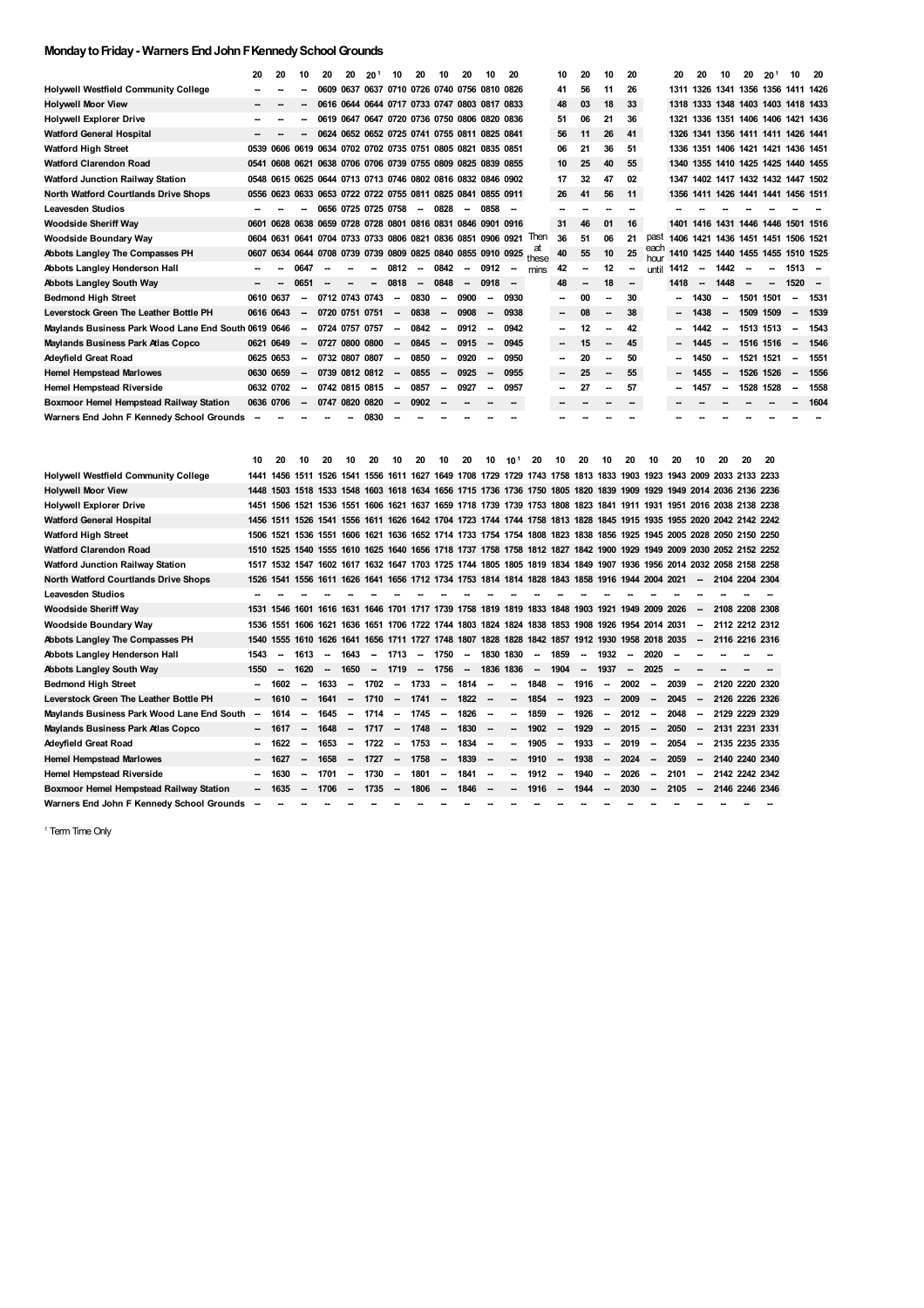## **Saturday- Holywell WestfieldCommunityCollege**

|                                             | 10     | 20                                                                                                                           | 10     | 20     | 10                       | 20                       | 10                       | 20     | 10                       | 20                       | 10                       | 20                       | 10     | 20                       | 10                       | 20                                                                                                            | 10                       | 20                       | 10                       | 20                       | 10                       | 20     | 10                       | 20                       | 10                       |
|---------------------------------------------|--------|------------------------------------------------------------------------------------------------------------------------------|--------|--------|--------------------------|--------------------------|--------------------------|--------|--------------------------|--------------------------|--------------------------|--------------------------|--------|--------------------------|--------------------------|---------------------------------------------------------------------------------------------------------------|--------------------------|--------------------------|--------------------------|--------------------------|--------------------------|--------|--------------------------|--------------------------|--------------------------|
| Boxmoor Hemel Hempstead Railway Station     |        |                                                                                                                              |        |        |                          |                          |                          |        |                          |                          |                          |                          |        |                          |                          |                                                                                                               |                          |                          |                          |                          |                          |        |                          |                          |                          |
| <b>Abbots Langley South Way</b>             |        |                                                                                                                              |        |        | 0723                     |                          | 0753                     |        | 0823                     | $\sim$                   | 0853                     | $\overline{\phantom{a}}$ | 0923   | $\overline{\phantom{a}}$ | 0953                     | $\overline{\phantom{a}}$                                                                                      | 1023                     | $\overline{\phantom{a}}$ | 1053                     | $\overline{\phantom{a}}$ | 1123                     |        | 1153                     |                          | 1223                     |
| Abbots Langley Henderson Hall               |        |                                                                                                                              |        |        | 0730                     |                          | 0800                     |        | 0830                     | $\overline{\phantom{a}}$ | 0900                     | --                       | 0930   | --                       | 1000                     | $\sim$                                                                                                        | 1030                     | $\sim$                   | 1100                     | $\overline{\phantom{a}}$ | 1130                     |        | 1200                     |                          | 1230                     |
| <b>Hemel Hempstead Riverside</b>            |        | 0612                                                                                                                         |        | 0642   | $\overline{\phantom{a}}$ | 0712                     | $\overline{\phantom{a}}$ | 0742   | $\overline{\phantom{a}}$ | 0812                     | $\overline{\phantom{a}}$ | 0842                     | $\sim$ | 0912                     | $\overline{\phantom{a}}$ | 0942                                                                                                          | $\overline{\phantom{a}}$ | 1012                     | $\sim$                   | 1042                     | $\overline{\phantom{a}}$ | 1112   | $\overline{\phantom{a}}$ | $1142 -$                 |                          |
| <b>Hemel Hempstead Marlowes</b>             | --     | 0616                                                                                                                         |        | 0646   | $\overline{\phantom{a}}$ | 0716                     | $\overline{\phantom{a}}$ | 0746   | $\sim$                   | 0816                     | $\sim$                   | 0846                     | $\sim$ | 0916                     | $\overline{\phantom{a}}$ | 0946                                                                                                          | --                       | 1016                     | $\sim$                   | 1046                     | $\sim$                   | 1116   | $\sim$                   | $1146 -$                 |                          |
| <b>Adeyfield Great Road</b>                 |        | 0623                                                                                                                         |        | 0653   | $\overline{\phantom{a}}$ | 0723                     | $\overline{\phantom{a}}$ | 0753   | $\overline{\phantom{a}}$ | 0823                     | $\overline{\phantom{a}}$ | 0853                     | $\sim$ | 0923                     | $\sim$                   | 0953                                                                                                          | $\sim$                   | 1023                     | $\overline{\phantom{a}}$ | 1053                     | $\overline{\phantom{a}}$ | 1123   | $\overline{\phantom{a}}$ | $1153 -$                 |                          |
| Maylands Business Park Atlas Copco          | ÷      | 0627                                                                                                                         |        | 0657   | $\overline{\phantom{a}}$ | 0727                     | $\overline{\phantom{a}}$ | 0757   | $\overline{\phantom{a}}$ | 0827                     | $\sim$                   | 0857                     | $\sim$ | 0927                     | $\sim$                   | 0957                                                                                                          | $\sim$                   | 1027                     | $\sim$                   | 1057                     | $\sim$                   | 1127   | $\overline{\phantom{a}}$ | $1157 -$                 |                          |
| Maylands Business Park Wood Lane End South  | $\sim$ | 0631                                                                                                                         |        | 0701   | $\overline{\phantom{a}}$ | 0731                     | $\overline{\phantom{a}}$ | 0801   | $\overline{\phantom{a}}$ | 0831                     | $\overline{\phantom{a}}$ | 0901                     | $\sim$ | 0931                     | $\overline{\phantom{a}}$ | 1001                                                                                                          | $\sim$                   | 1031                     | $\sim$                   | 1101                     | $\overline{\phantom{a}}$ | 1131   | $\sim$                   | $1201 -$                 |                          |
| Leverstock Green The Leather Bottle PH      | --     | 0635                                                                                                                         |        | 0705   | $\overline{\phantom{a}}$ | 0735                     | $\overline{\phantom{a}}$ | 0805   | $\sim$                   | 0835                     | $\sim$                   | 0905                     | $\sim$ | 0935                     | $\sim$                   | 1005                                                                                                          | $\sim$                   | 1035                     | $\sim$                   | 1105                     | $\overline{\phantom{a}}$ | 1135   | $\sim$                   | $1205 -$                 |                          |
| <b>Bedmond High Street</b>                  | н.     | 0642                                                                                                                         |        | 0712   | $\overline{\phantom{a}}$ | 0742                     | $\overline{\phantom{a}}$ | 0812   | $\sim$                   | 0842                     | $\overline{\phantom{a}}$ | 0912                     | $\sim$ | 0942                     | $\overline{\phantom{a}}$ | 1012                                                                                                          | $\sim$                   | 1042                     | $\sim$                   | 1112                     | $\overline{\phantom{a}}$ | 1142   | $\overline{\phantom{a}}$ | $1212 -$                 |                          |
| Abbots Langley The Compasses PH             |        | 0648                                                                                                                         |        |        |                          |                          |                          |        |                          |                          |                          |                          |        |                          |                          | 0718 0733 0748 0803 0818 0833 0848 0903 0918 0933 0948 1003 1018 1033 1048 1103 1118 1133 1148 1203 1218 1233 |                          |                          |                          |                          |                          |        |                          |                          |                          |
| <b>Woodside Boundary Way</b>                |        | 0652                                                                                                                         | $\sim$ |        |                          |                          |                          |        |                          |                          |                          |                          |        |                          |                          | 0722 0737 0752 0807 0822 0837 0852 0907 0922 0937 0952 1007 1022 1037 1052 1107 1122 1137 1152 1207 1222 1237 |                          |                          |                          |                          |                          |        |                          |                          |                          |
| <b>Woodside Sheriff Way</b>                 | Ξ.     | 0659                                                                                                                         |        |        |                          |                          |                          |        |                          |                          |                          |                          |        |                          |                          | 0729 0744 0759 0814 0829 0844 0859 0914 0929 0944 0959 1014 1029 1044 1059 1114 1129 1144 1159 1214 1229 1244 |                          |                          |                          |                          |                          |        |                          |                          |                          |
| North Watford Courtlands Drive Shops        | ۰.     | 0705                                                                                                                         |        |        |                          |                          |                          |        |                          |                          |                          |                          |        |                          |                          | 0735 0750 0805 0820 0835 0850 0905 0920 0935 0950 1005 1020 1035 1050 1105 1120 1135 1150 1205 1220 1235 1250 |                          |                          |                          |                          |                          |        |                          |                          |                          |
| Watford Junction Railway Station            | −      | 0721                                                                                                                         |        |        |                          |                          |                          |        |                          |                          |                          |                          |        |                          |                          | 0751 0806 0821 0836 0851 0906 0921 0936 0951 1006 1021 1036 1051 1106 1121 1136 1151 1206 1221 1236 1251 1306 |                          |                          |                          |                          |                          |        |                          |                          |                          |
| <b>Watford Market Street</b>                |        | 0714 0729 0744 0759 0814 0829 0844 0859 0914 0929 0944 0959 1014 1029 1044 1059 1114 1129 1144 1159 1214 1229 1244 1259 1314 |        |        |                          |                          |                          |        |                          |                          |                          |                          |        |                          |                          |                                                                                                               |                          |                          |                          |                          |                          |        |                          |                          |                          |
| <b>Watford General Hospital</b>             |        | 0720 0735 0750 0805 0820 0835 0850 0905 0920 0935 0950 1005 1020 1035 1050 1105 1120 1135 1150 1205 1220 1235 1250 1305 1320 |        |        |                          |                          |                          |        |                          |                          |                          |                          |        |                          |                          |                                                                                                               |                          |                          |                          |                          |                          |        |                          |                          |                          |
| <b>Holywell Westfield Community College</b> |        | 0725 0740 0755 0810 0825 0840 0855 0910 0925 0940 0955 1010 1025 1040 1055 1110 1125 1140 1155 1210 1225 1240 1255 1310 1325 |        |        |                          |                          |                          |        |                          |                          |                          |                          |        |                          |                          |                                                                                                               |                          |                          |                          |                          |                          |        |                          |                          |                          |
|                                             | 20     | 10                                                                                                                           | 20     | 10     | 20                       | 10                       | 20                       | 10     | 20                       | 10                       | 20                       | 10                       | 20     | 10                       | 20                       | 10                                                                                                            | 20                       | 10                       | 20                       | 10                       | 20                       | 10     | 20                       | 10                       | -20                      |
| Boxmoor Hemel Hempstead Railway Station     |        |                                                                                                                              |        |        |                          |                          |                          |        |                          |                          |                          |                          |        |                          |                          |                                                                                                               |                          |                          |                          |                          |                          |        |                          |                          | 1811                     |
| <b>Abbots Langley South Way</b>             | ۰.     | 1253                                                                                                                         |        | 1323   |                          | 1353                     | $\overline{\phantom{a}}$ | 1423   | -                        | 1453                     | $\sim$                   | 1523                     | $\sim$ | 1553                     | $\overline{\phantom{a}}$ | 1623                                                                                                          | $\overline{\phantom{a}}$ | 1653                     | $\overline{\phantom{a}}$ | 1723                     | $\overline{\phantom{a}}$ | 1753   | $\overline{\phantom{a}}$ | 1823                     | $\sim$                   |
| Abbots Langley Henderson Hall               | Ξ.     | 1300                                                                                                                         |        | 1330   |                          | 1400                     | $\overline{\phantom{a}}$ | 1430   | $\sim$                   | 1500                     | $\sim$                   | 1530                     | $\sim$ | 1600                     | $\sim$                   | 1630                                                                                                          | $\sim$                   | 1700                     | $\sim$                   | 1730                     | $\overline{\phantom{a}}$ | 1800   |                          | 1830                     | $\overline{\phantom{a}}$ |
| <b>Hemel Hempstead Riverside</b>            | 1212   |                                                                                                                              | 1242   | $\sim$ | 1312                     | $\sim$                   | 1342                     | $\sim$ | 1412                     | $\overline{\phantom{a}}$ | 1442                     | $\overline{\phantom{a}}$ | 1512   | $\sim$                   | 1542                     | $\overline{\phantom{a}}$                                                                                      | 1612                     | $\sim$                   | 1642                     | $\sim$                   | 1712                     |        | $- 1742$                 | $\overline{\phantom{a}}$ | 1817                     |
| <b>Hemel Hempstead Marlowes</b>             | 1216   | $\overline{\phantom{a}}$                                                                                                     | 1246   | $\sim$ | 1316                     | $\overline{\phantom{a}}$ | 1346                     | $\sim$ | 1416                     | $\sim$                   | 1446                     | $\sim$                   | 1516   | $\sim$                   | 1546                     | $\sim$                                                                                                        | 1616                     | $\sim$                   | 1646                     | $\sim$                   | 1716                     | $\sim$ | 1746                     | $\sim$                   | 1821                     |
|                                             |        |                                                                                                                              |        |        |                          |                          |                          |        |                          |                          |                          |                          |        |                          |                          |                                                                                                               |                          |                          |                          |                          |                          |        |                          |                          |                          |

| Adeyfield Great Road                            | 1223 | $\overline{\phantom{a}}$ | 1253 | $\sim$ | 1323 | $\sim$                   | 1353        | $\sim$ | 1423    | $\sim$ | 1453                                                                                                                         |        | $-1523$ | $\overline{\phantom{a}}$ | 1553        |        | $-1623$ | $\overline{\phantom{a}}$ | 1653     |                          | $-1723$  | $\sim$ | 1753 |                          | $-1827$ |
|-------------------------------------------------|------|--------------------------|------|--------|------|--------------------------|-------------|--------|---------|--------|------------------------------------------------------------------------------------------------------------------------------|--------|---------|--------------------------|-------------|--------|---------|--------------------------|----------|--------------------------|----------|--------|------|--------------------------|---------|
| Maylands Business Park Atlas Copco              | 1227 | $\overline{\phantom{a}}$ | 1257 | $\sim$ | 1327 | $\sim$                   | 1357        | $\sim$ | 1427    | $\sim$ | 1457                                                                                                                         | $\sim$ | 1527    | $\overline{\phantom{a}}$ | 1557        | $\sim$ | 1627    | $\overline{\phantom{a}}$ | 1657     | $\overline{\phantom{a}}$ | 1727     | $\sim$ | 1757 | $\overline{\phantom{a}}$ | 1831    |
| Maylands Business Park Wood Lane End South 1231 |      | -                        | 1301 | $\sim$ | 1331 | $\sim$                   | 1401        |        | -- 1431 |        | - 1501                                                                                                                       |        | -- 1531 | $\sim$                   | 1601        | $\sim$ | 1631    | $\sim$                   | 1701     | $\sim$                   | $1731 -$ |        | 1801 | $\overline{\phantom{a}}$ | 1835    |
| Leverstock Green The Leather Bottle PH          | 1235 | $\overline{\phantom{a}}$ | 1305 | $\sim$ | 1335 | $\overline{\phantom{a}}$ | 1405        | $\sim$ | 1435    | $\sim$ | 1505                                                                                                                         | $\sim$ | 1535    | $\sim$                   | 1605        | $\sim$ | 1635    | $\sim$                   | 1705     | $\sim$                   | 1735     | $\sim$ | 1805 | $\overline{\phantom{a}}$ | 1839    |
| <b>Bedmond High Street</b>                      | 1242 | $\overline{\phantom{a}}$ | 1312 | $\sim$ | 1342 | $\sim$                   | 1412 - 1442 |        |         |        | -- 1512 -- 1542 --                                                                                                           |        |         |                          | 1612 - 1642 |        |         | $\sim$                   | $1712 -$ |                          | 1742 –   |        | 1812 |                          | 1846    |
| Abbots Langley The Compasses PH                 |      |                          |      |        |      |                          |             |        |         |        | 1248 1303 1318 1333 1348 1403 1418 1433 1448 1503 1518 1533 1548 1603 1618 1633 1648 1703 1718 1733 1748 1803 1818 1833 1850 |        |         |                          |             |        |         |                          |          |                          |          |        |      |                          |         |
| <b>Woodside Boundary Way</b>                    |      |                          |      |        |      |                          |             |        |         |        | 1252 1307 1322 1337 1352 1407 1422 1437 1452 1507 1522 1537 1552 1607 1622 1637 1652 1707 1722 1737 1752 1807 1822 1837 1855 |        |         |                          |             |        |         |                          |          |                          |          |        |      |                          |         |
| <b>Woodside Sheriff Way</b>                     |      |                          |      |        |      |                          |             |        |         |        | 1259 1314 1329 1344 1359 1414 1429 1444 1459 1514 1529 1544 1559 1614 1629 1644 1659 1714 1729 1744 1759 1814 1829 1844 1900 |        |         |                          |             |        |         |                          |          |                          |          |        |      |                          |         |
| <b>North Watford Courtlands Drive Shops</b>     |      |                          |      |        |      |                          |             |        |         |        | 1305 1320 1335 1350 1405 1420 1435 1450 1505 1520 1535 1550 1605 1620 1635 1650 1705 1720 1735 1750 1805 1820 1835 1850 1905 |        |         |                          |             |        |         |                          |          |                          |          |        |      |                          |         |
| Watford Junction Railway Station                |      |                          |      |        |      |                          |             |        |         |        | 1321 1336 1351 1406 1421 1436 1451 1506 1521 1536 1551 1606 1621 1636 1651 1706 1721 1736 1751 1806 1821 1836 1851 1902 1918 |        |         |                          |             |        |         |                          |          |                          |          |        |      |                          |         |
| <b>Watford Market Street</b>                    |      |                          |      |        |      |                          |             |        |         |        | 1329 1344 1359 1414 1429 1444 1459 1514 1529 1544 1559 1614 1629 1644 1659 1714 1729 1744 1759 1814 1829 1844 1859 1906 1923 |        |         |                          |             |        |         |                          |          |                          |          |        |      |                          |         |
| <b>Watford General Hospital</b>                 |      |                          |      |        |      |                          |             |        |         |        | 1335 1350 1405 1420 1435 1450 1505 1520 1535 1550 1605 1620 1635 1650 1705 1720 1735 1750 1805 1820 1835 1850 1905           |        |         |                          |             |        |         |                          |          |                          |          |        |      | $\overline{\phantom{a}}$ | 1928    |
| <b>Holywell Westfield Community College</b>     |      |                          |      |        |      |                          |             |        |         |        | 1340 1355 1410 1425 1440 1455 1510 1525 1540 1555 1610 1625 1640 1655 1710 1725 1740 1755 1810 1825 1840 1855 1910           |        |         |                          |             |        |         |                          |          |                          |          |        |      | $\overline{\phantom{a}}$ | 1932    |

|                                                           | 20 | 20             | 20 |
|-----------------------------------------------------------|----|----------------|----|
| Boxmoor Hemel Hempstead Railway Station                   |    | 1911 2011 2111 |    |
| <b>Abbots Langley South Way</b>                           |    |                |    |
| Abbots Langley Henderson Hall                             |    |                |    |
| <b>Hemel Hempstead Riverside</b>                          |    | 1917 2017 2117 |    |
| <b>Hemel Hempstead Marlowes</b>                           |    | 1921 2021 2121 |    |
| Adeyfield Great Road                                      |    | 1927 2027 2127 |    |
| Maylands Business Park Atlas Copco                        |    | 1931 2031 2131 |    |
| Maylands Business Park Wood Lane End South 1935 2035 2135 |    |                |    |
| Leverstock Green The Leather Bottle PH                    |    | 1939 2039 2139 |    |
| <b>Bedmond High Street</b>                                |    | 1946 2046 2146 |    |
| Abbots Langley The Compasses PH                           |    | 1950 2050 2150 |    |
| Woodside Boundary Way                                     |    | 1955 2055 2155 |    |
| Woodside Sheriff Way                                      |    | 2000 2100 2200 |    |
| <b>North Watford Courtlands Drive Shops</b>               |    | 2005 2105 2205 |    |
| Watford Junction Railway Station                          |    | 2018 2118 2218 |    |
| <b>Watford Market Street</b>                              |    | 2023 2123 2223 |    |
| <b>Watford General Hospital</b>                           |    | 2028 2128 2228 |    |
| <b>Holywell Westfield Community College</b>               |    | 2032 2132 2232 |    |